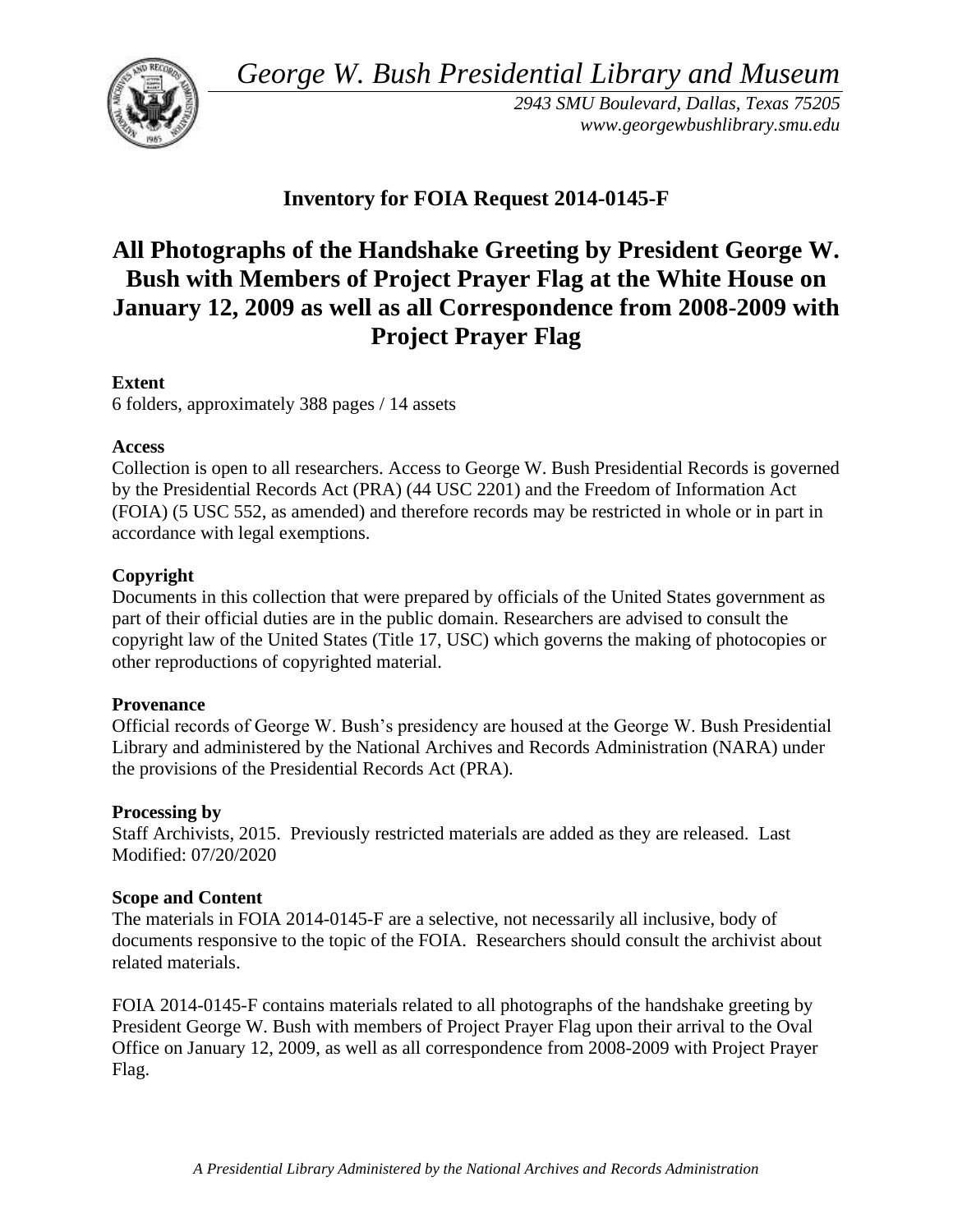This FOIA primarily contains photographs of the handshake greeting by President George W. Bush to members of Project Prayer Flag upon their arrival to the Oval Office on January 12, 2009. Additionally, there is correspondence from the general public and organizations requesting copies of presidential proclamations and messages, meetings and other requests of President George W. Bush, including background materials.

#### **System of Arrangement**

The materials in FOIA 2014-0145-F are a systematic body of documents responsive to the topic of the FOIA. Researchers should consult an archivist about related materials.

Documents responsive to this FOIA were found in these collection areas – White House Office of Records Management (WHORM) Subject Files and George W. Bush Presidential Electronic Records.

WHORM Subject Files are processed at the document level.

The WHORM Subject File compiled by the White House Office of Records Management is comprised of a series of documents assigned a letter/number combination and filed in a subject category. A complete listing of the subject categories including a detailed description of each category is available in our research room and on our website at <www.georgewbushlibrary.smu.edu>.

The Executive Office of the President (EOP) instance of the Electronic Records Archive (ERA) contains electronic records created or received by President George W. Bush. These records are stored in Search and Access Sets (SAS) that represent their originating computer program, such as Exchange Email or the Worker and Visitor Entry System (WAVES). In addition to records captured from the White House's electronic systems, EOP-ERA also contains records from the home and shared drives used by White House staff.

The following is a list of electronic search results lists (SRLs) and folders processed in response to FOIA 2014-0145-F:

#### *George W. Bush Electronic Records*

2014-0145-F\_Photos contains 14 photographs.

#### *George W. Bush Textual Records*

#### **Box 1**

#### **Records Management, White House Office of**

```
Subject Files - FE009 (Proclamations)
```
776505 [1] 776505 [2] 776505 [3] 776505 [4]